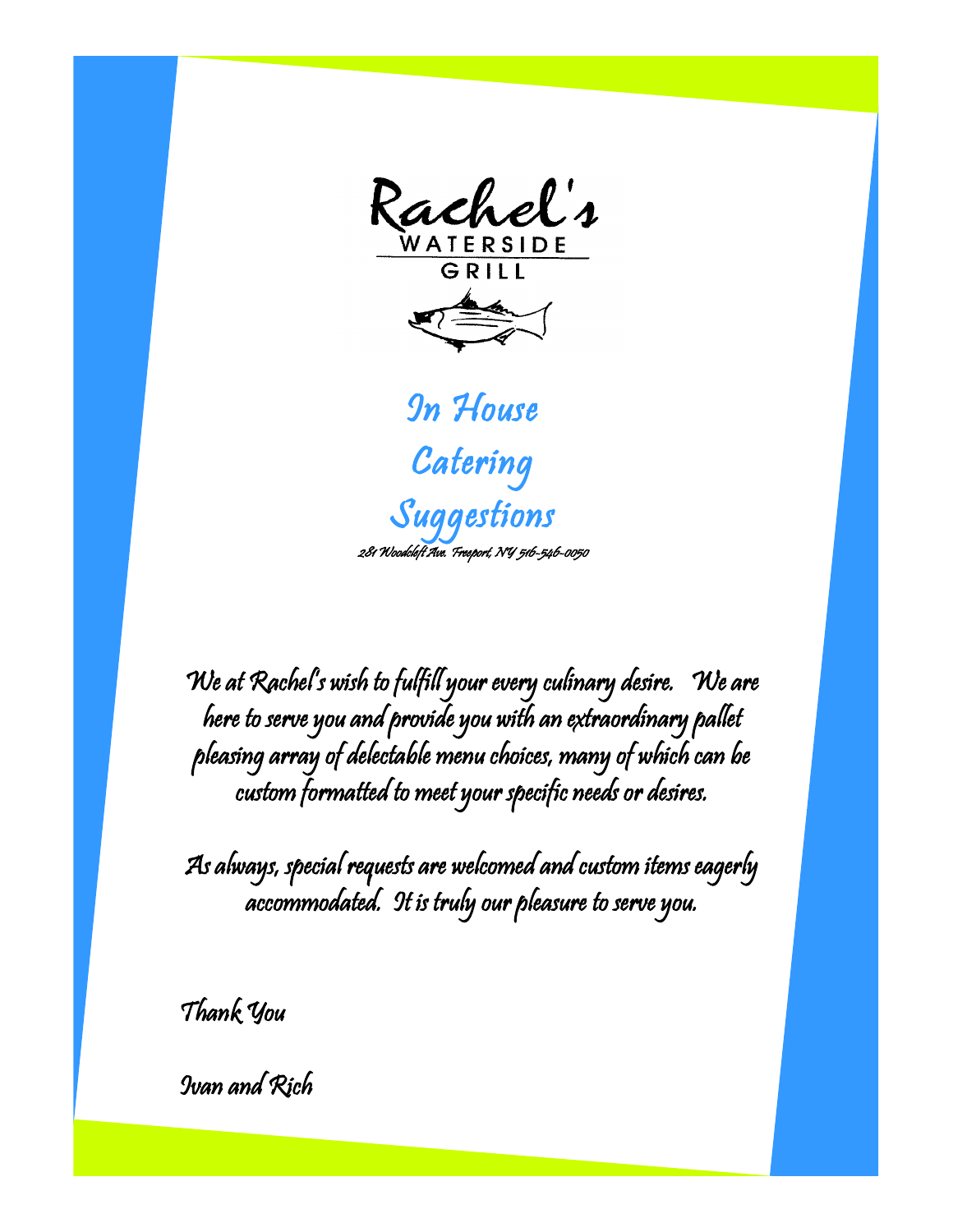# Plan A - \$45 per person 25 guest min.

#### Includes the following:

Soda, Coffee, Tea, Fruit Juice Field Green Salad or Caesar Salad Fresh Baked Bread Basket

#### Choose 4

#### $\overline{a}$ Roasted Codfish

Prepared simply with fresh oreganta crust and finished with lemon, herbs and chardonnay, sauteed spinach

#### Shrimp and Penne

Carolina shrimp, sautéed with garlic, white wine, tomato, white beans, and arugula

### Bow Tie Pasta Ala Vodka

Sautéed with garlic and shallots, finished with a plum tomato sauce and cream

### Paella

Traditional Spanish dish with clams, mussels, shrimp, chicken, and chorizo in Saffron rice with tomatoes, scallions, and peas.

# North Atlantic Salmon

Pan-seared and topped with a sea vegetable crust served over stir-fried Bok Choy with ginger sake glaze wasabi crème fraiche.

# Grilled Chicken Marco Polo

Topped with roasted eggplant, fresh spinach, prosciutto, and Mozzarella in Madeira wine sauce.

Grilled Zucchini Lasagna Roasted seasonal vegetables layered with grilled zucchini, balsamic pomodoro mozzarella (Vegan no Cheese)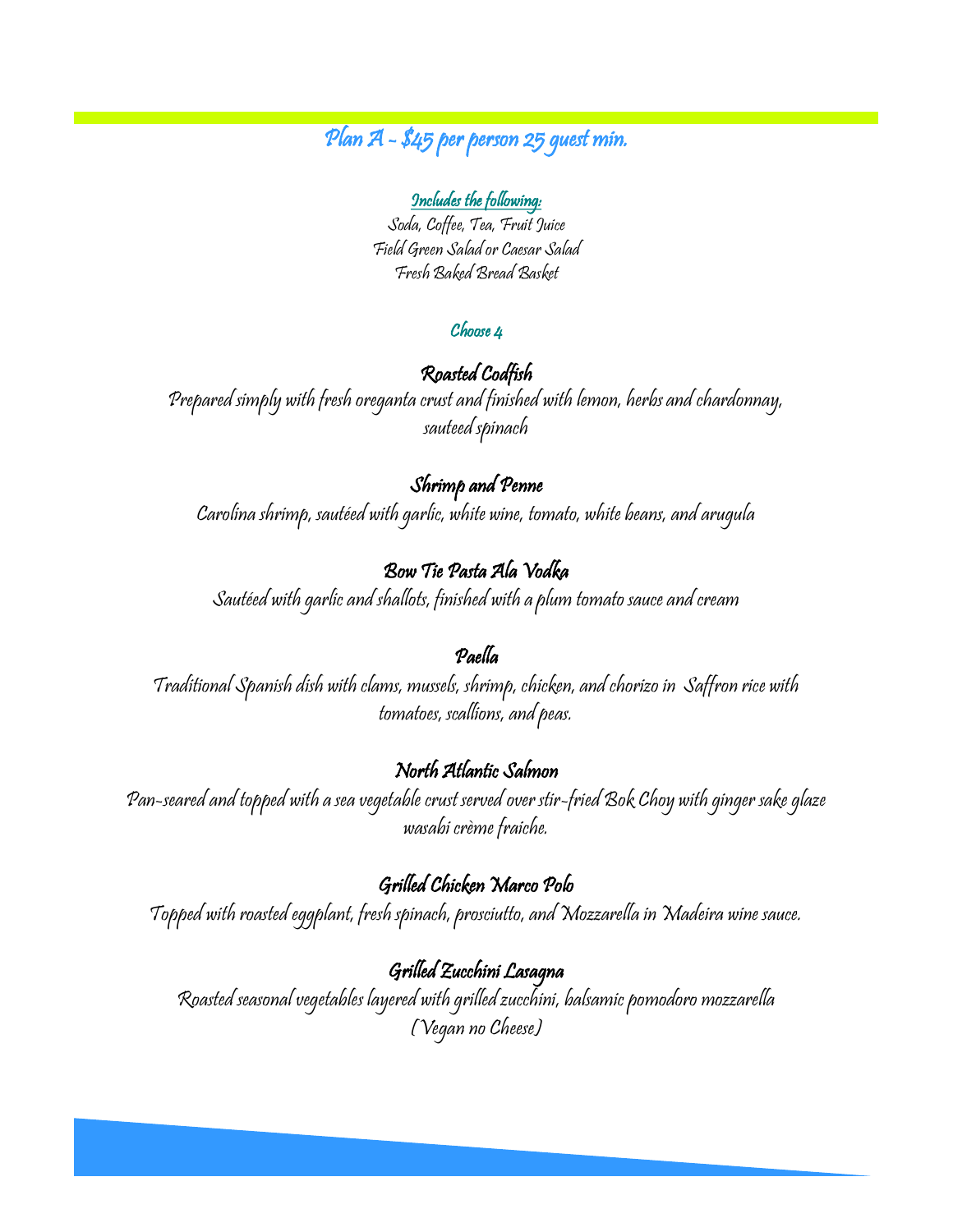# Plan B - \$55 p.p. 25 guest min.

#### Includes the following:

Soda, Coffee, Tea, Fruit Juice Choice of Field Green Salad, Caesar Salad, . Fresh Baked Bread Basket

# Choose 4

Stuffed Shrimp

With blue crab and shallots, served over scallion rice pilaf with lobster peppercorn cream.

#### Filet Mignon

Slow roasted herb pepper shell steak sauced with a merlot thyme us

# Chicken Wellington

Roasted breast of chicken wrapped in French pastry with mushroom duxelle and sauced with an herbed roasted chicken demi

### Shrimp and Bow Tie Pasta Ala Vodka

Sautéed with garlic and shallots, finished with a plum tomato sauce and cream

# Chili Seared Ahi Tuna

Oriental noodle and pickled seaweed salad, sauced with ginger sake glaze and wasabi drizzle

# Grilled Chicken Bruschetta

Diced red and yellow tomatoes, red onion and fresh basil over arugula salad with blood orange vinaigrette and fig balsamic drizzle

# Long Island Seafood Linguini

With gulf shrimp, littleneck clams, mussels topped with crispy calamari in spicy Pomodoro sauce

#### Cauliflower risotto (V)

Topped with roasted tomatoes, mushrooms, broccoli with fresh herbs and crispy shallots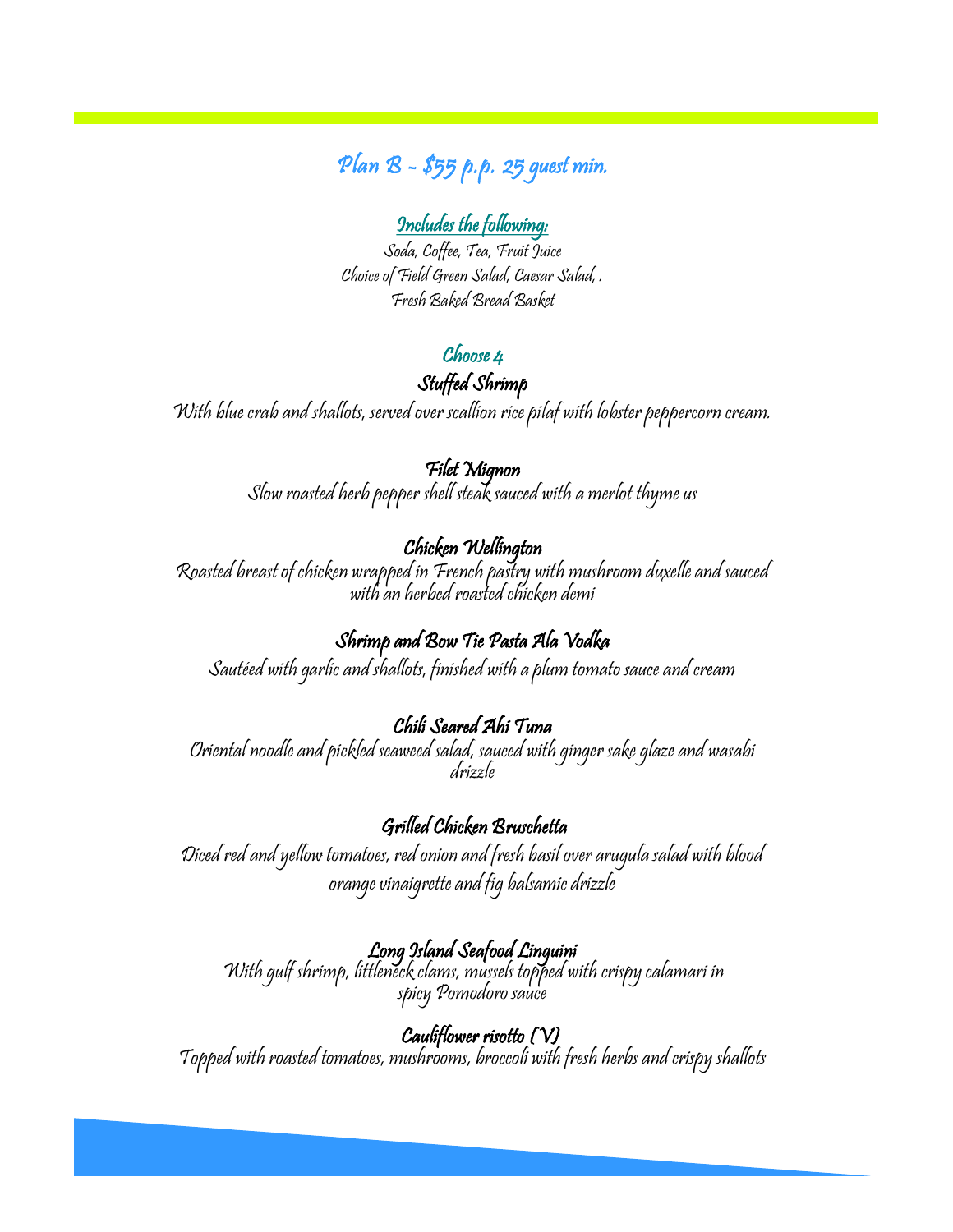Brunch

\$38 p.p. 25 guest min. Includes the following:

Soda, Coffee, Tea, Fruit Juice Unlimited chef select wine, Bloody Mary, Mimosa or Screwdriver ad \$6per guest Fresh Baked Bread Basket, Muffins Fresh Fruit

#### $\mathcal C$ hoose  $\mathfrak u$

# Seafood Crepes Florentine

Sautéed scallops, shrimp, mushrooms and spinach, sherry Lobster sauce topped with Gruyere and Hollandaise.

J Stuffed Long Island Flounder With a blue crab dressing , lobster peppercorn cream over a tomato scallion pilaf.

# Chicken and Waffles

Crispy southern fried chicken breast, Belgium waffle, buttered bourbon maple syrup (over 21 only )or Vermont maple syrup

Italian Frittata A pancake-like omelet baked with Prosciutto, crispy potatoes, spinach and fresh mozzarella

 $\overline{a}$  Eggs Benedict Poached eggs on English muffins with smoked ham, topped with Hollandaise

Cannoli stuffed French toast Egg battered challah bread, cannoli cream, chocolate sauce and powdered sugar

Filet Mignon Eggs Benedict Seared filet tomato and poached eggs on English Muffin topped with bearnaise

Bowtie Pasta Ala Vodka Sautéed with garlic and shallots, de glazed and finished with a plum tomato cream sauce.

j Rachel's Salad Mixed greens, dried cherries, almonds, gorgonzola cheese with raspberry vinaigrette

Ì Cauliflower risotto (V) Topped with roasted tomatoes, mushrooms, broccoli with fresh herbs and sweet garlic